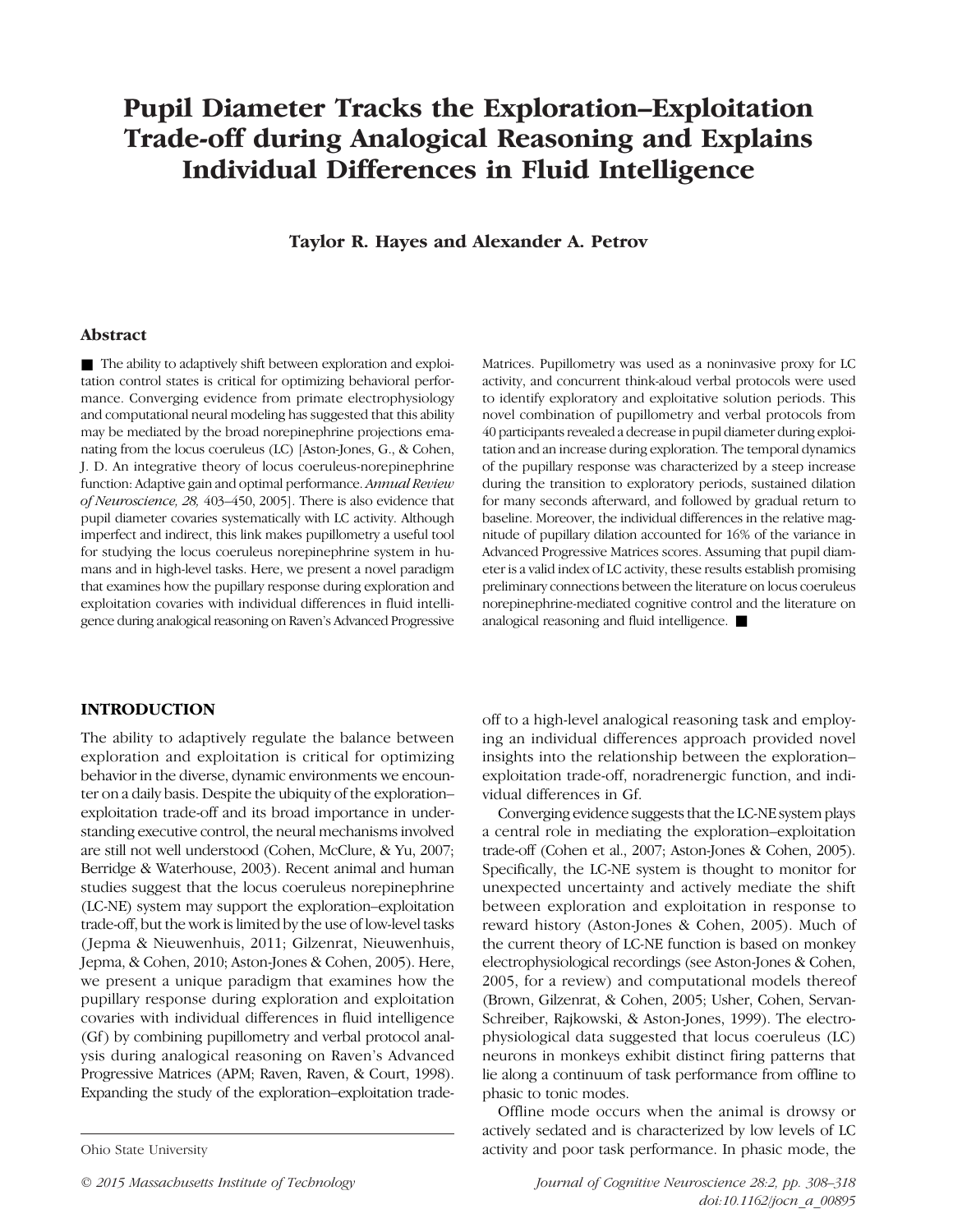baseline firing rate remains low, but the LC neurons fire phasic bursts of activity synchronized to task-relevant events; the animals exhibit high task performance. Finally, the tonic mode is characterized by high baseline rates of LC firing, poor task performance, exploratory behaviors, and indiscriminate sensitivity to both task-related and task-unrelated stimuli. These electrophysiological findings have been incorporated into a broader theory of LC function in which the LC mediates the exploration– exploitation trade-off in response to online assessments of task utility (adaptive gain theory, AGT; Aston-Jones & Cohen, 2005). AGT postulates that the LC actively mediates the gain of cortical units through the release of norepinephrine to promote exploitation via phasic mode or exploration via tonic mode (Aston-Jones & Cohen, 2005). Although AGT provides an elegant account of the existing data, it is limited by a paucity of corroborative human studies to validate and test the theorized link between LC function and the exploration–exploitation trade-off.

One major obstacle to studying LC function in humans is identifying a noninvasive method for measuring LC activity. Recently, pupil diameter has emerged as one promising noninvasive measure for LC activity and is being increasingly employed for this purpose (e.g., Cheadle et al., 2014; Eldar, Cohen, & Niv, 2013; Jepma & Nieuwenhuis, 2011; Einhäuser, Koch, & Carter, 2010; Gilzenrat et al., 2010; Einhäuser, Stout, Koch, & Carter, 2008). Neuroimaging work has shown that the pupil diameter covaries with fMRI BOLD activity in the LC (Murphy, O'Connell, O'Sullivan, Robertson, & Balsters, 2014) and that both P3 ERP and pupil diameter are sensitive to LC-NE modes of task engagement (Cheadle et al., 2014; Murphy, Robertson, Balsters, & O'Connell, 2011). Converging evidence from electrophysiology (e.g., Rajkowski, Kubiak, & Aston-Jones, 1994) and pharmacology (e.g., Phillips, Szabadi, & Bradshaw, 2000; Koss, 1986) also suggests that pupil diameter correlates with LC activity in animals. The anatomical pathways linking the LC and the pupil are a topic of ongoing research but probably involve  $\alpha_2$ -adrenoreceptormediated inhibition of the parasympathetic Edinger– Westphal nucleus responsible for pupil constriction (Samuels & Szabadi, 2008).

Here, we extend the study of the exploration–exploitation trade-off and LC function by tracking real-time shifts in exploration and exploitation in a rich, temporally extended analogical reasoning task, Raven's APM (Raven et al., 1998). The APM is a geometric analogy test with excellent psychometric properties (Brouwers, Van de Viver, & Van Hemert, 2009) that has been a popular and trusted instrument in psychology for 70 years (e.g., Hayes, Petrov, & Sederberg, 2011, 2015; Gray, Chabris, & Braver, 2003; Carpenter, Just, & Shell, 1990). Raven's APM is an excellent environment to induce strong shifts between exploration and exploitation because it repeatedly places participants in an unfamiliar relational environment in which they must engage in relational foraging to attempt to construct and/ or identify the correct answer.

Although the term "relational foraging" is not commonly used in the literature on relational reasoning and Gf, it is pertinent to geometric analogy problems such as Raven's APM (Figure 1, left). The problem-solving process is a search of an abstract problem space and involves the formulation of hypotheses and subgoals that either succeed or fail (e.g., Taatgen, Huss, Dickison, & Anderson, 2008; Newell & Simon, 1976). There are deep structural parallels, although not strict isomorphism, with reinforcement learning concepts such as reward, punishment, exploration, and exploitation. Indeed, reinforcement learning algorithms are commonly used to learn the utilities of production rules in production systems (e.g., Taatgen, 2013; Anderson et al., 2004). These structural similarities provide connections with independently developed theories of LC-NE function.

Specifically in Raven's APM, the relational foraging process consists of an extended series of goals and subgoals, in which hypothesized patterns are extracted from one part of the problem matrix and tested on others. If the hypothesized pattern generalizes to another part of the matrix, the current pattern receives reinforcement. If the test fails, then a new pattern hypothesis must be generated (Carpenter et al., 1990). This iterative strategy is used to extract all the relations contained in a given Raven item or as many relations as needed to narrow the number of possible responses. This process has been formalized in models of matrix reasoning (Lovett, Tomai, Forbus, & Usher, 2009; Carpenter et al., 1990).

Importantly, for our present purposes, the relational foraging process maps onto key aspects of AGT. Each Raven problem is a miniature environment with a precise definition of optimal performance (i.e., pinpointing the item that best completes the relational pattern), fluctuations in task utility over time that result from testing hypothesized patterns, and implicit reinforcement received when hypothesized patterns generalize or fail to generalize. Last but not least, the use of Raven's APM instead of simpler reinforcement learning tasks is methodologically beneficial for a pupillometric study because it produces more extended periods of exploration and exploitation, which are better suited to the relatively low temporal resolution of the pupillary response.

In the current study, pupil diameter was recorded as an indirect proxy for LC activity on each trial. Periods of exploration and exploitation were identified with the aid of think-aloud verbal protocols (Ericsson & Simon, 1993) that were collected while the participants solved each Raven problem. The results revealed a decrease in pupillary response during exploitative periods and a significant increase during exploratory periods.

This pattern is consistent with prominent theories of LC-NE system function and provides the first evidence that this system may be involved in cognitive control of the exploration–exploitation trade-off during analogical reasoning. Moreover, the individual differences in the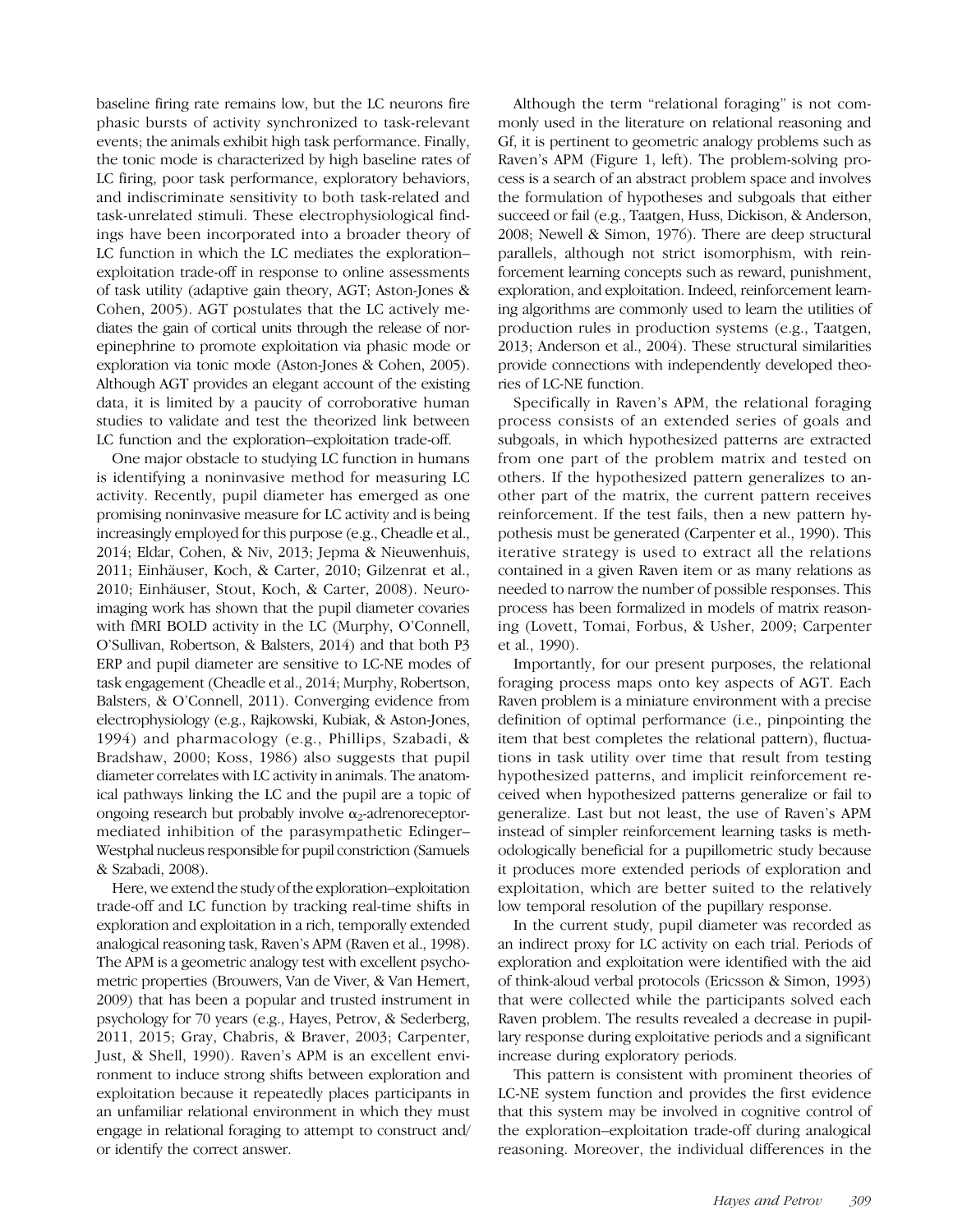

Figure 1. Raven problem format and trial sequence. (Left) The problem matrix and the eight response alternatives are shown with solid lines. The height of the rectangular box around the matrix subtended 9° of visual angle. This example item (generated by the authors) contains three relations that must be extracted: distribution of three shapes (diamond, triangle, parallelogram), distribution of three line orientations (0°, 45°, 90°), and decreasing line number down columns  $(3 \rightarrow 2 \rightarrow 1)$ . (Right) Each trial had three phases: fixation, solution, and response. Participants fixated for 1 sec. Eye movements and concurrent think-aloud verbal protocols were collected during the solution phase. Moving the mouse cursor out of the fixation box triggered the response phase, during which the problem matrix was masked, and the participant clicked on their chosen answer. The intertrial interval (ITI) was 200 msec.

exploratory pupillary dilation could account for 16% of the variation in APM scores across participants.

## METHODS

This study was conducted in a larger context of several related experiments that combined think-aloud verbal protocols and eye tracking to investigate the role of strategic cognitive control during visual relational reasoning on Raven's APM (Hayes, 2015; Hayes et al., 2011, 2015). These experiments involved multiple sessions and various manipulations from Session 2 onward, but the first session was always the same: To establish a common baseline, eye-tracking and think-aloud protocols were collected while the participants worked on 14 Raven problems as detailed below. This study is based exclusively on data from this common baseline session. Although other aspects of this large and multifaceted data set have been published elsewhere (Hayes et al., 2011, 2015), the pupillometric and verbal protocol aspects are reported here for the first time.

#### **Participants**

One hundred thirty-six students at the Ohio State University participated in the experiments outlined above (Hayes, 2015). They responded to recruitment flyers posted in the Ohio State University Psychology Building and were paid \$6 per hour plus \$1 bonus for each correct answer to a Raven problem. Sixteen participants did not consistently provide think-aloud protocols throughout each trial and were excluded from further consideration for the present purposes. Because of the labor-intensive nature of verbal protocol preprocessing, only 40 sessions' worth of verbal protocols were coded and analyzed. Thus, all results reported below are based on a random stratified sample of 40 participants (20 women and 20 men).

The distribution of Gf scores in the large sample  $(N =$ 120) was partitioned into four ability groups as follows: high (APM scores of 13–14), medium-high (scores of 11–12), medium-low (scores of 8–10), and low (scores of  $\leq$ 7) abilities. Ten participants were then drawn at random from each ability group, and the verbal protocols and pupillometric data from their first (baseline) session were processed.

#### Stimuli

The participants completed a short-form test from Raven's APM Set II (Raven et al., 1998). Participants either completed Items 2, 4, 6, 9 10, 11, 16, 17, 19, 21, 23, 24, 26, and 29 or Items 1, 3, 5, 7, 12, 13, 14, 15, 18, 20, 22, 25, 27, and 28. The participant instructions followed the Raven APM Manual guidelines for untimed individual test administration (Raven et al., 1998). The two 14-item subsets of the complete (36-item) APM were chosen to be approximately matched for difficulty on the basis of their psychometric characteristics published in the manual (Raven et al., 1998). There were no statistically significant differences in the respective distributions of scores in our sample (Hayes, 2015).

#### Apparatus

The Raven items were presented on a 21-in. NEC AccuSync 120 color CRT using Experiment Builder (SR Research, Mississauga, Canada). Participants viewed the items binocularly from a chin-and-forehead rest located 935 mm away. Gaze position and pupil response data were recorded from the left eye using an EyeLink 1000 desktop eye tracker (SR Research) at a sampling rate of 250 Hz. The experimental room had a constant ambient illuminance with 25 lux incident at participants' eyes to control for the pupillary light reflex. Image analysis of the Raven APM items revealed high luminance consistency across the 28 Raven test items (grayscale intensity:  $M = 0.96$ ,  $SD = 0.02$ ) and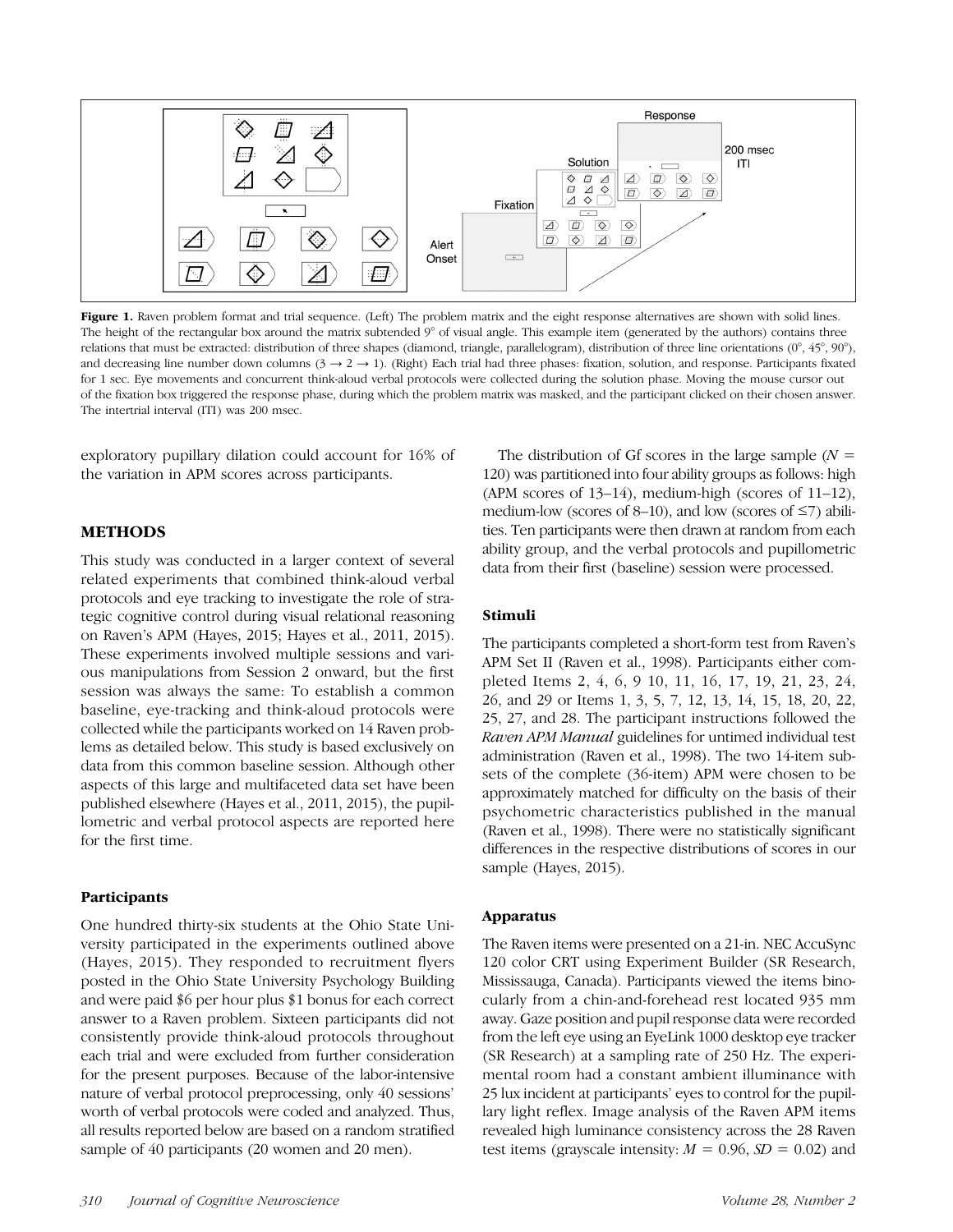across the individual matrix and response cells within each item (grayscale intensity:  $M = 0.90$ ,  $SD = 0.04$ ). Therefore, we did not alter the luminance properties of the original Raven APM test images, preserving their original psychometric properties.

Verbal protocols were recorded for each Raven item using a Shure Beta 58A supercardioid dynamic microphone (Shure, Inc., Niles, IL) and E-MU 0202 audio interface (E-MU, Scotts Valley, CA) controlled via Experiment Builder (SR Research). The microphone was placed close to the participant's mouth ( $\approx$ 5 cm) using a telescoping boom tripod microphone stand to provide clear audio recordings. The concurrent think-aloud verbal protocols were collected according to standard thinkaloud procedures (Ericsson & Simon, 1993). After the participants received instructions on thinking aloud, they practiced it on unrelated items such as multiplication problems until the experimenter was confident they understood the instructions.

## Procedure

Before the study, participants completed the EyeLink 1000 9-point calibration procedure. Each Raven item was preceded by a beep and fixation cross (similar to the Eye-Link 1000 9-point calibration procedure) that appeared in the middle of the screen (Figure 1, right). The fixation screen was equal in luminance to the subsequent Raven item to avoid luminance changes at stimulus onset. After the participant fixated for 1 sec, which allowed for equipment recalibration, the Raven problem appeared, and the participant had unlimited time to work on it. Once participants had chosen an answer, they used the mouse to click on one of the eight responses, thereby ending the trial. Moving the mouse out of the fixation box triggered an isoluminant mask to be drawn over the problem matrix, which delineated solution and response phases. No accuracy feedback was provided until the very end of the experimental session to avoid feedback-induced pupillary dilations. Accuracy and solution time data were collected for each trial. Accuracy was defined as the total number of Raven items answered correctly, and solution time was measured from stimulus onset until response selection. Pupil diameter and gaze position were recorded throughout (i.e., from pretrial fixation through the end of the intertrial interval).

# Pupil Data Preprocessing

Before analysis, the pupillary data were corrected for blink artifacts and pupil foreshortening error. Following standard procedures, pupillary measurements were first filtered for blink artifacts, linearly interpolated, and then smoothed for measurement noise (Klingner, 2010; Beatty & Lucero-Wagoner, 2000). In addition, the pupil data were corrected to account for pupil foreshortening error—the systematic foreshortening of the pupil image as the eye

rotates away from the eye-tracking camera (Hayes & Petrov, 2015). Pupil foreshortening error must be corrected before analysis because solving Raven items requires the participants to freely scan the screen. The pupil foreshortening error correction described in detail in Hayes and Petrov (2015) fits a geometric model that expresses the pupil foreshortening as a function of the cosine of the angle between the eye-to-camera axis and the eye-to-stimulus axis. In calibration studies with artificial eyes with known, fixed pupil diameters (Hayes & Petrov, 2015), the geometric correction successfully reduced the root mean squared error in pupil diameter estimates by 97.5% when the model parameters were optimized to fit the empirical error surface. The calibration results strongly indicated that the pupil foreshortening error is invariant across changes in pupil size and systematically varies as a function of the orientation of the eye with respect to the camera. The results corresponded well with previous empirical measurements of pupil foreshortening error in biological human eyes (Mathur, Gehrmann, & Atchison, 2013; Jennings & Charman, 1978; Jay, 1962; Spring & Stiles, 1948). Together, these findings suggest the geometric correction can be used to virtually eliminate pupil foreshortening error. In this study, we first performed artifact correction to measure the apparent pupil diameter and then applied the optimized geometric model correction from Hayes and Petrov (2015) to estimate the true pupil diameter.

# Verbal Protocol Coding

Concurrent think-aloud verbal protocols were used to segment each trial into exploration and exploitation solution periods. A broad coding scheme was developed to assist the coder in identifying exploration and exploitation periods during each Raven trial. Exploration periods were indicated by utterances that described isolated Raven image features (e.g., "Alright, it looks like we have a bunch of circles and squares….") or expressed uncertainty ("Not sure what is going on here…I don't see any patterns yet."). Exploitation periods were indicated by utterances that described a specific pattern within the Raven item (e.g., "In each line it looks like we have circle and diamond and square…. So on this we have square… circle…So the bottom should be a diamond."). Many transitions from exploration to exploitation were signaled by insight language ("Oh, I see!"). Early Raven items that were easier to solve often only contained one explorationto-exploitation shift, whereas later more difficult Raven items contained multiple transitions between exploring and exploiting. On these more difficult items, subsequent transitions from exploiting back to exploring were preceded by participants realizing either that a pattern extracted on one row of the Raven problem matrix did not generalize to the subsequent rows or that there was no response option that matched the final solution they had in mind. In these cases, the return to exploration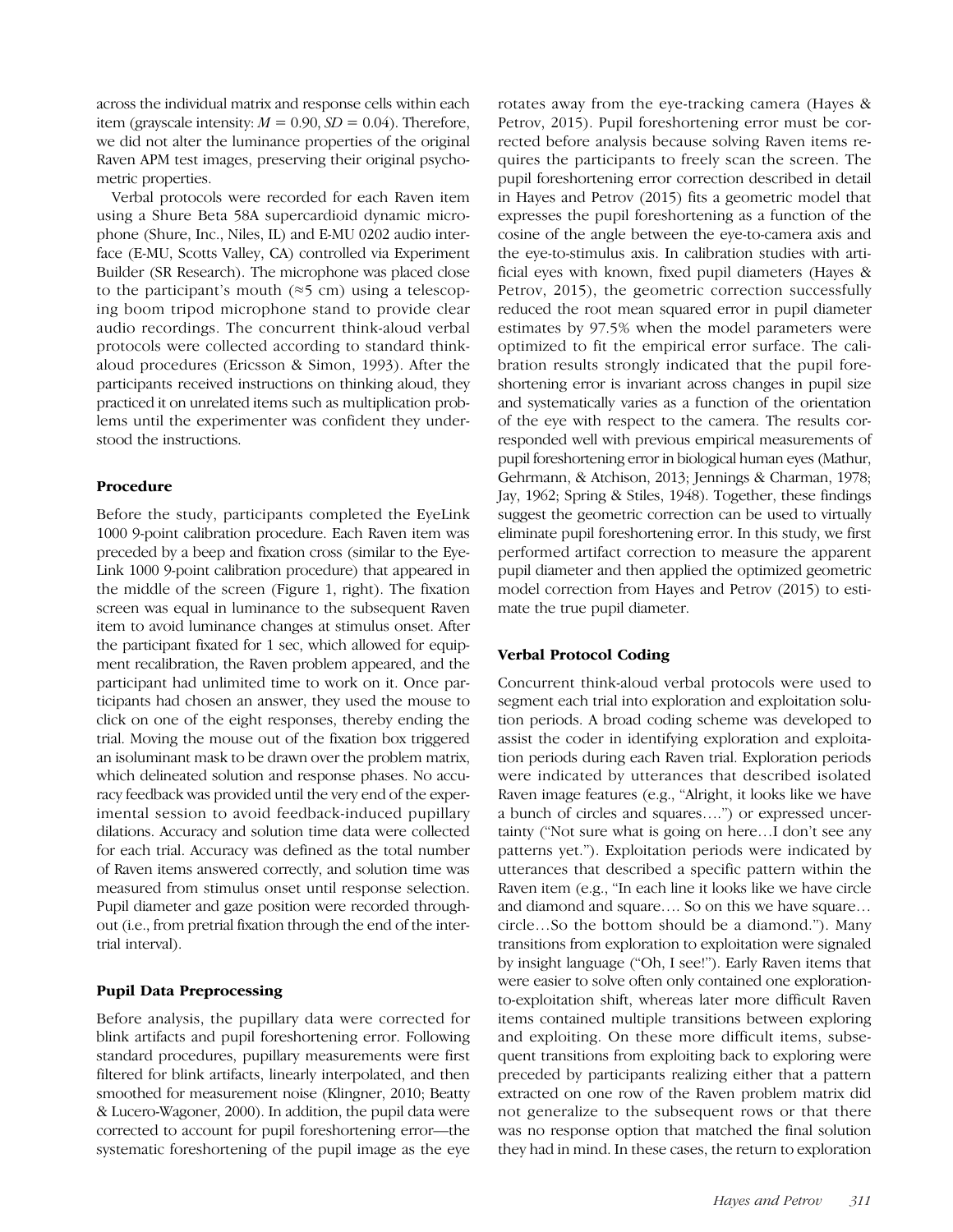was signaled by failure utterances (e.g., "But that doesn't match the second row" or "ok, it doesn't look like that is even one of the possible options") followed by a transition back to uncertainty utterances and/or isolated feature descriptions.

A semiautomated coding routine was developed in MATLAB (The MathWorks, Natick, MA) and was used to code all verbal protocol data. In this routine, for each trial, the human expert coder would be presented with an image of the relevant APM item while the recorded verbal protocol audio was played back in real time. The coder served as an "exploration detector" pressing one key to indicate the beginning of an exploratory period and another key to indicate the end of an exploratory period and the beginning of an exploitative period. The beginning of a trial was coded as neutral before any key presses. The MATLAB routine would then convert the time-stamped key presses into a code stream that contained the neutral (0), exploratory  $(+1)$ , and exploitative  $(-1)$  codes for that verbal protocol, each sampled at 250 Hz. This procedure was completed for all participants ( $n = 40$ ) and trials  $(n = 14)$ , resulting in 560 individual protocol code streams.

Recent studies that have examined the effect of thinking aloud relative to silent control conditions have not shown any pupillary effect of vocalization (Hertzum & Holmegaard, 2013; Kammerer & Gerjets, 2013). Therefore, no distinction was made in the verbal protocol coding between periods of vocalization and gaps in vocalization.

All coding was performed by the first author (T. R. H.). He did not have access to any pupillometric data while he was coding the verbal protocols. Coder reliability was assessed by coding the data from five randomly sampled participants twice. The recoding was done approximately 1 full year after the original coding. The intrarater reliability for T. R. H. across the two coding sessions was high (mean % agreement =  $82.16$ ,  $95\%$  CI  $[80.17, 84.15]$ ). This suggests that the coding scheme was applied consistently.

#### Synchronizing Pupil and Verbal Protocol Streams

To synchronize the pupillary response stream with the verbal protocol code stream, three sources of latency were considered: participant latency, coder latency, and pupillary response/LC latency. Participant latency refers to the latency that occurs because of a participant processing the APM item information and transforming it into an utterance. Participant latency unfortunately cannot be accounted for in our study because it is known to vary across individuals and types of processing steps and, therefore, will invariably add some noise to our data (Ericsson & Simon, 1993). In contrast, coder latency and LC pupillary response can and were accounted for before analysis. Coder response latency refers to the processing time it takes for the verbal protocol coder to process what they are hearing, make the decision to switch codes, and then actually press the key on the keyboard. To estimate this value, a random sample of 50 trials was

used to compare the coder key RT stamps to the original audio time series using audio editing software (Apple, Cupertino, CA). The results showed a coder response latency of approximately 1 sec ( $M = 1014$  msec,  $SD =$ 198 msec). Finally, we considered the documented lag between LC activity and the pupillary response. Singlecell studies of LC neurons show that LC activity is tightly linked to stimulus onset, with a lag of only  $\approx$ 200 msec (Clayton, Rajkowski, Cohen, & Aston-Jones, 2004; Rajkowski, Majczynski, Clayton, & Aston-Jones, 2004). However, the temporal resolution of the pupillary response is much lower than that of LC neurons. The pupil acts as a low-pass filter of LC activity with a lag of approximately 1 sec after stimulus onset (Hayes & Petrov, submitted; van Steenbergen & Band, 2013; Gagl, Hawelka, & Hutzler, 2011). As the coder and pupillary response latencies were approximately equivalent (each about 1 sec), no additional preprocessing was necessary to synchronize the pupil and code streams before analysis.

## Segmentation of the Pupillary Data

Finally, the pupillary data were segmented according to the exploratory and exploitative periods obtained from the verbal protocols. First, a baseline pupil diameter was calculated for each segment as follows: The baseline for the first nonneutral (exploratory) segment at the beginning of each trial was computed as the average pupil diameter during the first 500 msec of that segment to provide a more accurate baseline estimate as participants began the trial. The baseline for all subsequent segments until the end of the trial was computed as the average pupil diameter during the last 1000 msec of the immediately preceding segment.

Our main dependent variable is the percent change in pupil diameter (PCPD) relative to the relevant (most recent) baseline. The PCPD is measured in dimensionless units and is invariant with respect to the considerable individual differences in absolute pupil diameter as well as to slow drifts in pupillary tone. Specifically, the PCPD was computed as the task-evoked diameter minus the baseline diameter, divided by the baseline diameter. The mean PCPD was calculated by averaging the PCPD time series within each exploratory or exploitative segment for each participant on each trial (Beatty & Lucero-Wagoner, 2000).

# RESULTS

The accuracy and RT data replicated well-documented patterns in the literature on Raven's APM (e.g., Bors & Vigneau, 2003; Carpenter et al., 1990). There were substantial individual differences in overall APM scores, and the trial-by-trial accuracy decreased whereas RTs increased for the later, more difficult problems on the test. The verbal protocols indicated a slightly greater number of exploration than exploitation periods (990 explore,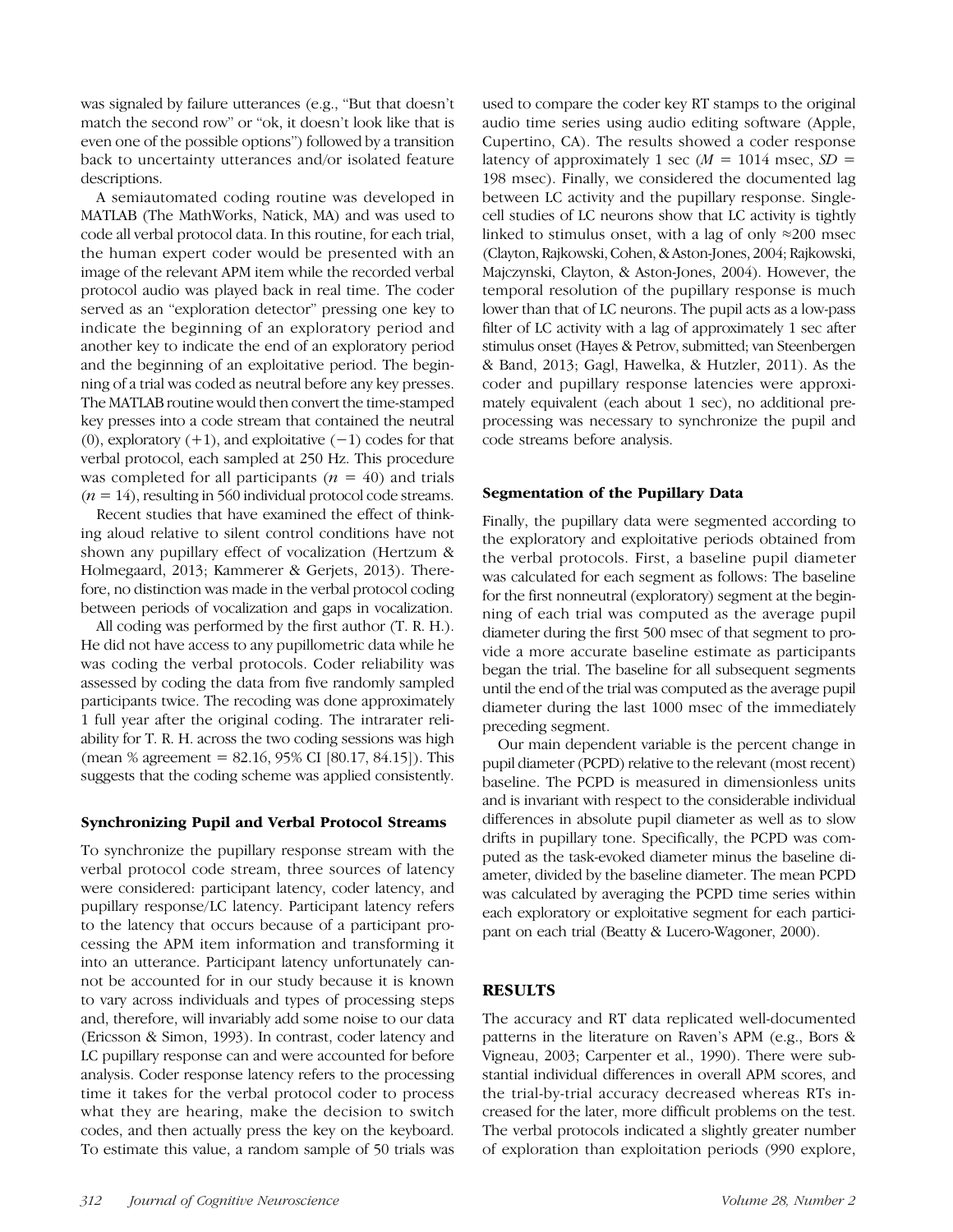Figure 2. Comparison of group-averaged PCPD for exploratory and exploitative periods by APM score, and a scatterplot of exploratory PCPD by individual APM score. (Left) Mean PCPD from baseline for exploratory and exploitative periods, averaged across all 40 participants and/or for subgroups at four ability levels  $(n = 10$  for each subgroup). The group averages revealed a decrease in PCPD during exploitative periods and an increase during exploratory periods. The latter increase was significantly greater in



the higher ability subgroups. The error bars represent  $\pm 1$  SEM. (Right) Individual differences in APM score were correlated with individual differences in mean PCPD during the exploratory periods.

945 exploit, 560 neutral). This is because the first nonneutral period on a trial was always exploratory, the two types alternated thereafter, and some trials ended in exploration mode. However, the exploitation periods were, on average, longer in duration (exploit:  $M = 25.9$  sec,  $SD =$ 25.2 sec; explore:  $M = 18.7$  sec,  $SD = 14.4$  sec; neutral:  $M = 1.75$  sec,  $SD = 0.9$  sec).

A significant boost in mean PCPD was observed during exploration periods relative to exploitation periods (Figure 2, left). A repeated-measures ANOVA with Segment type (explore vs. exploit) as a fixed factor and Participant as a random factor confirmed a strong exploration/ exploitation effect on the PCPD  $(F(1, 39) = 71.9, p \le$ .001,  $\eta_P^2 = 0.65$ ). A pair of one-tailed t tests confirmed that the exploration effect was significantly greater than zero  $(t(39) = 7.59, p < .001, r<sup>2</sup> = .59)$  and the exploitation effect was significantly less than zero  $(t(39) = -4.90, p <$ .001,  $r^2 = .38$ ). Under the linking hypothesis that PCPD is a valid index of LC-NE function, which in turn mediates the exploration–exploitation trade-off, this novel finding

suggests that this LC-NE mediation also operates during high-level analogical reasoning.

Furthermore, the mean exploratory PCPD increased linearly as a function of fluid reasoning ability as indexed by the APM. The steady increase is evident both in the group level (Figure 2, left) and individual level (Figure 2, right) data. A linear regression with mean exploratory PCPD as the sole predictor accounted for 16% of the variance in individual APM scores  $(F(1, 38) = 7.05, p = .01,$  $r^2$  = .16). Under the linking hypothesis outlined above, this additional novel finding suggests that individual differences in the mediation of the exploration–exploitation trade-off may contribute to individual differences in Gf. By contrast, no significant trends were observed in the exploitative pupillary response as a function of fluid ability.

The underlying temporal dynamics of the pupillary response revealed that these patterns in the averaged PCPD data were driven by sustained rather than momentary changes in pupil diameter (Figure 3). Figure 3A shows

Figure 3. Temporal dynamics of the pupillary response near segment transition boundaries. (Left) Groupaveraged PCPD, time-locked to exploration and exploitation onset. The dashed vertical line at 0 sec indicates the onset of the new segment as identified in the verbal protocols. Transitions to exploration (black line) were accompanied with steep, sustained pupillary dilation, whereas transitions to exploitation (white line) showed only slow steady decrease in pupil diameter.



The semitransparent gray error bands delineate 95% within-subject confidence limits. (Right) PCPD averaged within 5-sec-wide bins as a function of time spent exploring or exploiting. The error bars represent  $\pm 1$  SEM.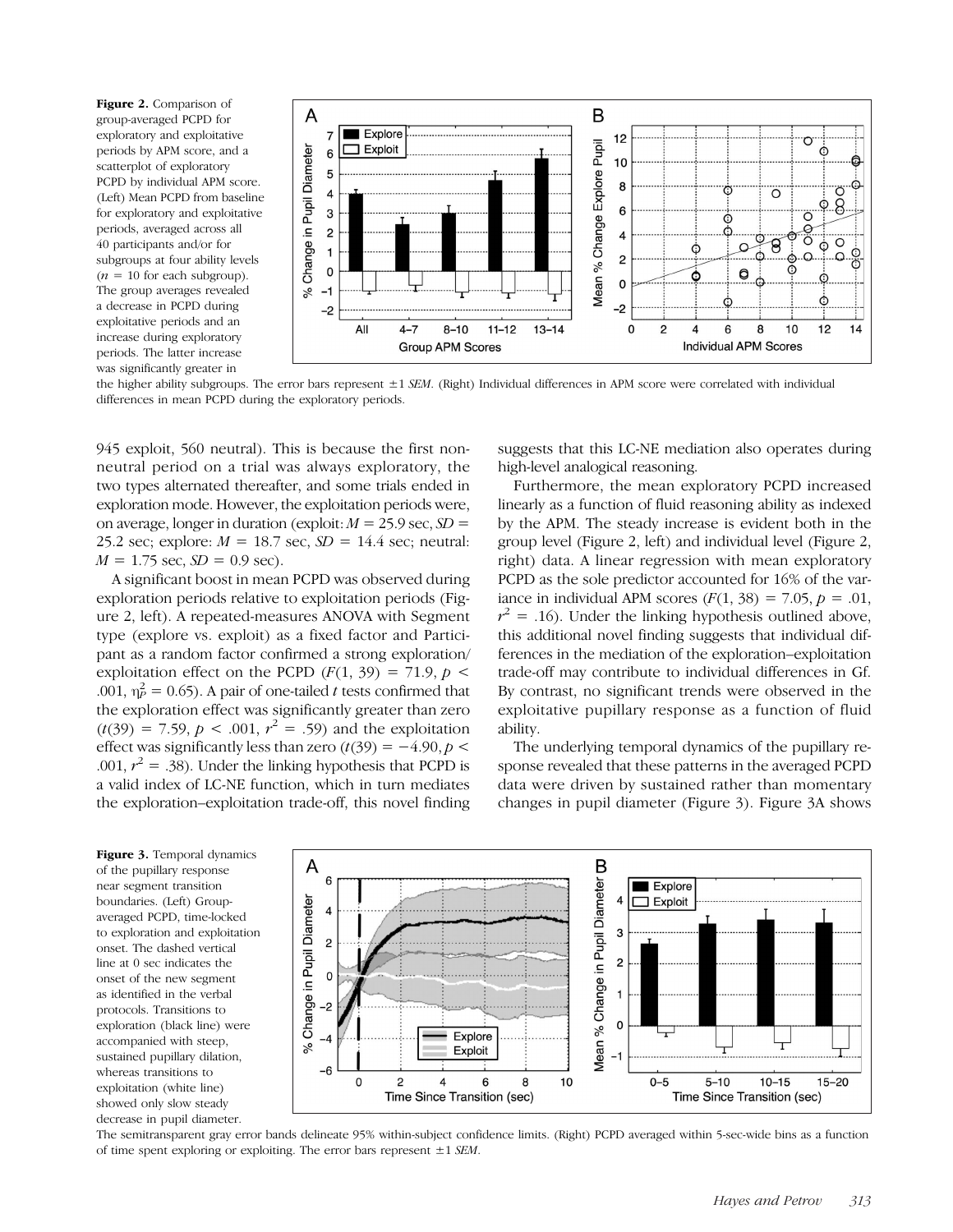the grand-mean PCPD time-locked to exploration and exploitation onset.<sup>1</sup> The transitions from exploratory to exploitative segments were not associated (on average) with steep changes in pupil diameter. Rather, the exploitative segments exhibited (on average) a slow steady decrease in pupil diameter, depicted by the white line in Figure 3A. By contrast, the transitions from neutral/ exploitative to exploratory segments were accompanied with steep increases in pupil diameter (black line) that began before exploratory language became manifest in the verbal protocols. This suggests that exploration likely preceded verbalization (on average) as can be seen by the positive slope of the black line near the transition boundary in Figure 3A. As this same period was taken as the baseline for subsequent change in pupil diameter, the PCPD values used in the statistical analyses may underestimate the magnitude of the pupillary dilation during exploration.

Furthermore, the exploratory pupil dilation seemed to persist for many seconds into the exploration period, as depicted in Figure 3 (right). We interpret this sustained pupillary dilation as a marker of a temporally extended exploratory state as opposed to a transient event.

In the behavioral data, we expected that both mean error rate and mean solution time would increase as a function of trial number according to the progressive nature of Raven's test and in agreement with previous findings (e.g., Bors & Vigneau, 2003; Carpenter et al., 1990). A one-tailed Pearson's product–moment correlation test confirmed that trial number accounted for a significant amount of variance in both error rate  $(t(12) =$ 8.42,  $p < .001$ ,  $r^2 = .85$ ) and solution time (t(12) = 9.13,  $p < .001, r^2 = .87$ ).

Given the strong trial effect on error rate and solution time, we tested for a trial difficulty effect on the pupillary response during exploration and exploitation. A trend analysis revealed a significant linear decrease in mean PCPD as a function of within-subject trial number during the exploration periods  $(F(1, 507) = 41.01, p < .001, \eta_P^2 =$ .08), whereas no statistically significant trend was detected during the exploitation periods  $(F(1, 507))$  = 1.08,  $p = .299$ . This negative relationship between the magnitude of the exploratory pupillary dilation, on the one hand, and trial number, on the other, can be attributed to the much longer solution times on later, more difficult trials. Although the exploratory dilation could be sustained, on average, for at least 20 sec (Figure 3B), many exploratory periods were quite longer on difficult trials, eventually diluting the exploratory PCPD increase.

To investigate this further, Figure 4 presents some basic descriptive statistics about the number and duration of exploratory and exploitative segments. Both quantities increased as a function of trial number (and trial difficulty). The earliest trials typically exhibited only one brief exploration period followed by a single brief exploitation period. On the more difficult middle and late items, however, the participants tended to alternate multiple times between exploring and exploiting. Trend analyses revealed significant linear  $(F(1, 507) = 193.38$ ,  $p < .001$ ,  $\eta_P^2 = .27$ ) and quadratic  $(F(1, 507) = 21.02)$ ,  $p < .001$ ,  $\eta_P^2 = .04$ ) trends in the total number of transitions between exploration and exploitation as a function of Trial. Analogous analyses also revealed significant linear and quadratic trends in exploration duration (linear:  $F(1, 468) = 32.72, p < .001, \eta_P^2 = .06$ ; quadratic:  $F(1, 468) = 32.72, p < .001, \eta_P^2 = .06$ ;  $468$ ) =  $46.82, p < .001, \eta_P^2 = .09$ ) and exploitation duration (linear:  $F(1, 468) = 18.21, p < .001, \eta_P^2 = .04$ ; quadratic:  $F(1, 468) = 26.47, p < .001, \eta_P^2 = .05$ .

Furthermore, there was evidence for interactions between the difficulty of the test items and the Gf of the participants as indexed by their APM scores. Recall that the participants were sampled from four ability groups. Repeated-measures ANOVAs with Group as a betweensubject factor and Trial as a within-subject factor showed significant Trial  $\times$  Group interactions for the number of transitions ( $F(39, 468) = 1.65, p < .01, \eta_P^2 = .12$ ), exploration duration  $(F(39, 468) = 1.83, p < .01, \eta_P^2 = .13)$ , exploitation duration (F(39, 468) = 2.22, p < .01,  $\eta_P^2$  = .16), and total solution time  $(F(39, 468) = 2.37, p < .001,$  $\eta_P^2$  = .16). These Ability × Difficulty interactions reflected

Figure 4. Mean number and duration of exploration and exploitation periods as a function of trial number. (Top) The mean number of exploration and exploitation periods increased as the Raven problems got progressively more difficult. (Bottom) The mean period duration also increased as trial difficulty increased, reflecting the increasingly complex figural elements and relations characteristic of the most difficult problems. The error bars on both panels represent  $\pm 1$  SD.

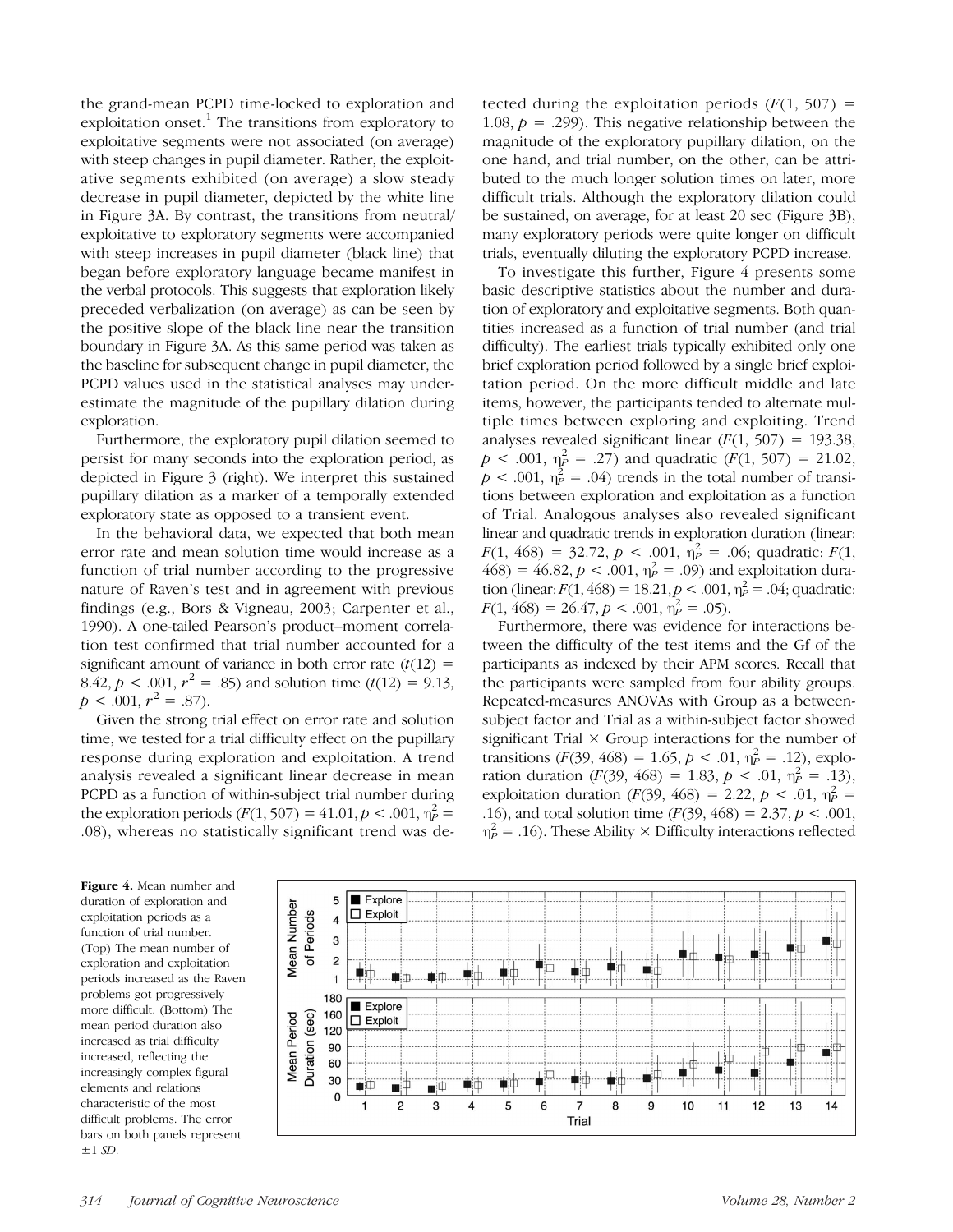the differential ability of the participants to engage with the most difficult items (Trials 11–14). High-ability participants would struggle yet work through those difficult items over a lengthy sequence of alternating exploration and exploitation periods, whereas lower ability participants were prone to become overwhelmed, take a guess, and terminate the trial after a comparatively short effort.

These Ability  $\times$  Difficulty interactions raise a possible alternative explanation for the correlation between exploratory PCPD and ability group depicted in Figure 2A above. It is possible that this correlation might simply be driven by the difference in performance between high- and lowability participants on the most difficult items. However, the following analysis suggests that this is unlikely. When the mean exploratory PCPD, taken across Trials 1–10 only, excluding the most difficult trials (Trials 11–14), was used as a predictor in a linear regression, it accounted for 20% of the variance in individual APM scores  $(F(1, 38) = 9.28$ ,  $p < .01, r<sup>2</sup> = .20$ ). Recall that the mean exploratory PCPD across all 14 trials accounted for 16% of this variance. Therefore, when the high- and low-ability participants spent the same amount of time exploring, the correlation between exploratory PCPD and APM scores actually increased. This rules out the late trials as a potential confounding factor. If anything, the random guessing on the most difficult trials in the lower ability groups probably adds nonsystematic variance that degrades the correlation.

We also checked the so-called time-on-task effect as a potential confound. Prior studies have found that pupil diameter can decrease systematically during the experimental session (Hayes & Petrov, submitted; Beatty, 1982; Kahneman & Beatty, 1967). It should be noted that these studies used low-level perceptual tasks with subsecond RTs (e.g., vigilance, auditory discrimination, visual-motion discrimination). These monotonous simple tasks are quite different than Raven's APM, which is designed to vary the figural material constantly to measure fluid (as opposed to crystallized) intelligence. It has been suggested that the decreasing pupil size in earlier studies may be a result of decreasing arousal as participants get bored with the task (Laeng, Sirois, & Gredeback, 2012; Beatty & Lucero-Wagoner, 2000). Some participants in our study worked for over 5 min on some of the (difficult) Raven problems, which raises the concern of a within-trial time-on-task effect as a potentially confounding factor in our data. To estimate the magnitude of the time-on-task effect over the course of individual trials, we performed a series of robust linear regressions<sup>2</sup> on the pupillary diameter as a function of the time since each stimulus onset. This produced one slope-parameter estimate per trial. These were averaged across trials to produce one aggregate slope estimate per participant. The latter estimates did not differ significantly from zero  $(t(39) = 1.18$ , two-tailed  $p =$ .25). In addition, recall that the exclusion of the four longest trials from the analysis only strengthened the pattern in Figure 2A. Being the longest, these trials should be the most vulnerable to a possible time-on-task effect. Overall,

this confound does not seem a viable explanation of our results. Apparently, the consistently novel and challenging nature of the Raven task kept our participants engaged throughout each trial and throughout the session as a whole.

Finally, we checked whether the exploration and exploitation periods differed in terms of missing values in the pupillometric time series and in terms of saccade frequency. Missing values occur when the eye tracker temporarily loses the pupil, for example, because of blink artifacts. Such artifacts were rejected during preprocessing. The artifact frequency in the raw pupil data was similar for exploration ( $M = 11.18$ ,  $SD = 12.42$  percent of period) and exploitation ( $M = 10.96$ ,  $SD = 12.47$ ,  $t(39) = 0.50$ ,  $p = .62$ ). Saccade frequency was significantly lower during exploration ( $M = 10.03$ ,  $SD = 5.11$ ) percent of period) compared with exploitation  $(M =$ 11.19,  $SD = 5.58$ ,  $t(39) = 6.28$ ,  $p < .001$ ). However, we are not aware of any studies showing a systematic effect of saccade frequency on the pupillary response, and the 1% difference is not likely to account for the large exploration/exploitation effect in our data. Saccades produce a known risk of pupil foreshortening error as they change the gaze position, but this source of systematic error was corrected during preprocessing (Hayes & Petrov, 2015).

## DISCUSSION

A novel combination of pupillometry and verbal protocol analysis was used to compare changes in pupil diameter during exploration and exploitation control states during visual analogy making. The analysis revealed a significant increase in pupil diameter during exploration and decrease during exploitation. This broad finding is the first to generalize theories of the LC-NE system's role in the exploration–exploitation trade-off to a high-level analogical reasoning task such as Raven's APM. More importantly, individual differences in the relative magnitude of exploratory pupillary dilation accounted for 16% of the variance in APM scores. This novel result suggests that individual differences in general Gf may be related to underlying differences in noradrenergic function.

Our findings build upon and are consistent with previous studies of the exploration–exploitation trade-off that monitored the pupillary response as a noninvasive index of the LC-NE system (Jepma & Nieuwenhuis, 2011; Gilzenrat et al., 2010). Gilzenrat et al. (2010) had participants complete an auditory pitch discrimination task in which reward increased as the pitch discrimination difficulty increased, until the discrimination eventually became impossible. Importantly, their participants were allowed the option to escape before each trial. Escaping would reset the reference tone, difficulty, and reward levels. They found that baseline pupil diameter increased leading up to escape trials and decreased afterward. This is consistent with our observation of a decrease during exploitation and increase during exploration. However, the effect size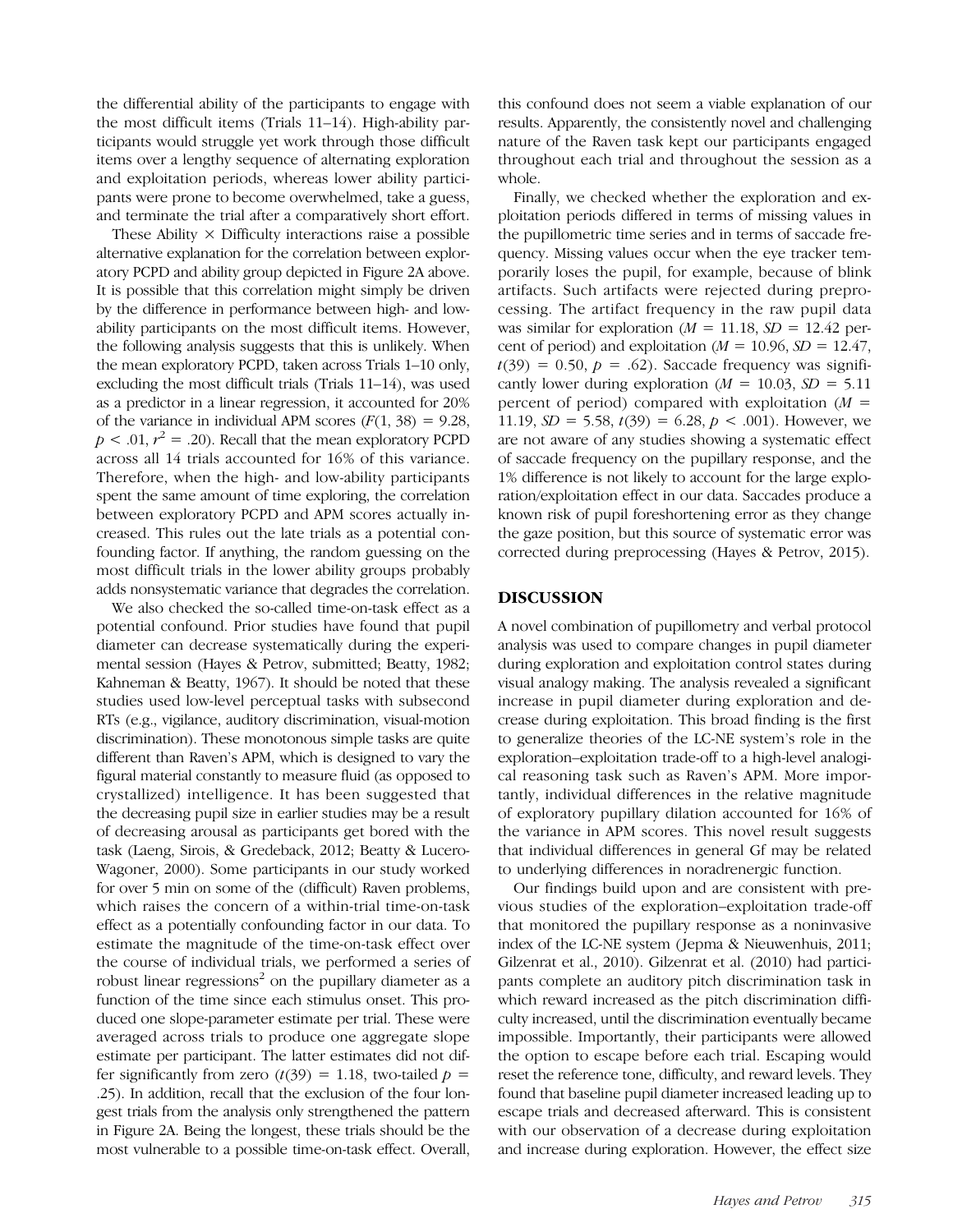was modest, and Gilzenrat et al. (2010) suggested that this may be because of the escape manipulation not sufficiently emulating exploration. In a follow-up study, Jepma and Nieuwenhuis (2011) tracked the exploration–exploitation trade-off during a dynamic  $n$ -armed bandit gambling task in which participants repeatedly had to choose to play one of four slot machines with nonstationary rewards. Although the dynamic  $n$ -armed bandit task strongly promoted shifts in the exploration–exploitation trade-off, gaze position was not controlled during bandit selection, and reward feedback was visually presented immediately after selection. To avoid measurement artifacts, Jepma and Nieuwenhuis (2011) restricted their pupillary response analysis to the pretrial baseline period only. The main result showed an overall increase in baseline pupillary response before exploratory trial choices (i.e., trials where participants switched their bandit choice) compared with exploitative trial choices (i.e., trials in which participants picked the same bandit). The present data add converging indirect support for the role of the LC-NE system in the exploration–exploitation trade-off.

Our study builds upon this earlier work (Jepma & Nieuwenhuis, 2011; Gilzenrat et al., 2010) in three important ways. First, it generalizes the exploration–exploitation trade-off findings from animal electrophysiology and lower level human tasks to a high-level visual analogymaking task. The previously studied tasks such as perceptual discrimination (Gilzenrat et al., 2010) and forced choice ( Jepma & Nieuwenhuis, 2011) are relatively simple tasks with subsecond RTs. Raven's APM provides a much richer task environment with solutions that often unfold over minutes and produce extended periods of exploration and exploitation. These more temporally extended periods are better suited to the lower temporal resolution of the pupillary response as an index for the LC-NE system. In addition, exploration–exploitation shifts in Raven's APM were often triggered by insight moments or pattern failures providing a sharper boundary compared with previous studies where the explore–exploit transitions were more gradual in nature. Second, the combination of thinkaloud verbal protocols and pupillometry allowed for pupillometric analysis of exploration–exploitation shifts as they happened. Combining these diverse data sources and addressing limitations of earlier human studies (i.e., removing overt task feedback and correcting for pupil foreshortening error) allowed for tighter experimental control over the pupillary response during control state shifts. Last but not least, Raven's APM test is strongly correlated with a major dimension of individual differences—Gf. This allowed for a novel examination of how the exploration–exploitation trade-off and noradrenergic function may contribute to individual differences in Gf.

Examining how individual differences in APM score covary with the pupillary response during control state shifts expands the domain in a novel direction and offers a plausible explanation for past inconsistencies in the literature. Recent work (Van Der Meer et al., 2010) has indicated that high fluid-intelligence individuals have larger task-evoked pupillary responses when performing difficult tasks. This supports the view that people with high Gf may simply have more cognitive resources that can be recruited during demanding tasks (resource hypothesis; Van Der Meer et al., 2010). Earlier work (Ahern & Beatty, 1979, 1981) showed the opposite pattern in which higher intelligence individuals showed smaller task-evoked pupillary responses than those with average intelligence. This supports the view that high-intelligence individuals use their cognitive resources more efficiently (efficiency hypothesis; Ahern & Beatty, 1979, 1981).

Our results do not directly refute either of these earlier hypotheses but offer a third account—a control hypothesis. Higher fluid-ability individuals may be better able to regulate their task-relevant control state. Our finding that the exploratory boost in pupil diameter covaried with Gf opens up the interesting possibility that individual differences in Gf may be related to individual differences in mediating control state through stronger shifts in neural gain. The control hypothesis offers a parsimonious explanation for the conflicting earlier findings on the relationship between intelligence and pupillary response. In tasks that require exploration (such as the geometric analogy task used by Van Der Meer et al., 2010), high-Gf individuals who shift into higher gain states will have larger task-evoked pupillary responses than low-Gf individuals. On the other hand, overlearned tasks that primarily require exploitation (such as the mental multiplication, digit span used by Ahern & Beatty, 1979, 1981) are easier for high-Gf than low-Gf individuals. This produces a smaller task-evoked pupillary response in high-Gf individuals. Although our study does not directly bear on the role of the pupillary response during overlearned tasks, there are many cognitive load studies indicating that easier tasks induce smaller pupillary response than difficult tasks (see Beatty & Lucero-Wagoner, 2000, for a review).

One limitation of our individual differences finding is that both exploratory pupillary response and Gf were measured simultaneously on a common task. Although Raven's APM is a strong psychometric test (e.g., Brouwers et al., 2009), it is not a noise-free measure of Gf (cf. Hayes et al., 2015). Therefore, it is possible that the exploratory pupillary response and Gf may share error variance because of other factors such as participant motivation or alertness. This study is a first step, but it will be important to test in future research whether its findings replicate in a design that measures Gf and exploratory pupillary response on independent tasks (e.g., use Raven's APM on Day 1 to assess Gf and an isoluminant foraging task on Day 2 to assess the exploratory pupillary response).

In conclusion, by combining verbal protocol analysis and pupillometry, we identified and tracked shifts in the exploration–exploitation trade-off during analogical reasoning on Raven's APM fluid intelligence test. The results showed decreased pupil diameter during exploitation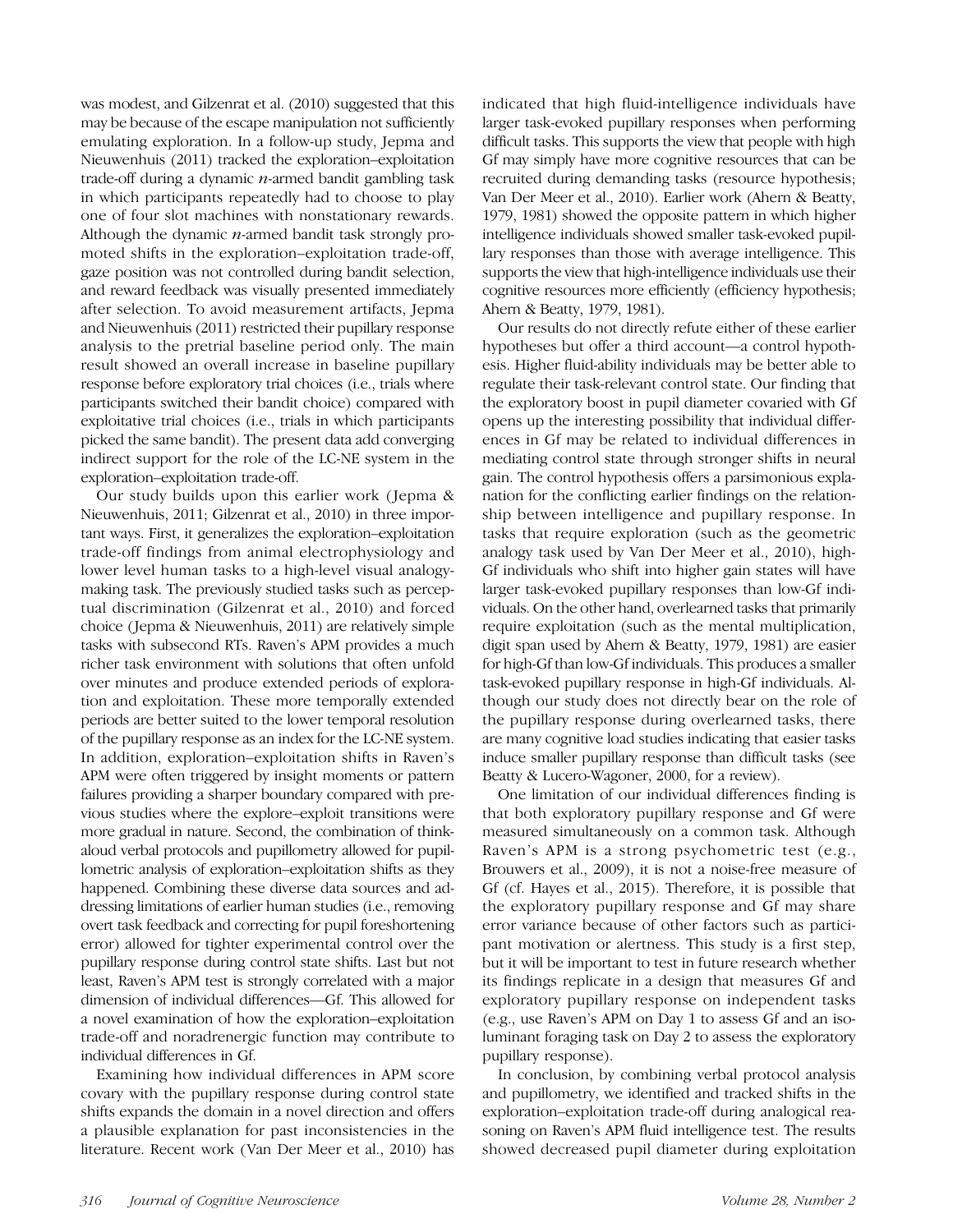and increased diameter during exploration, consistent with prominent theories of LC-NE function. Importantly, one sixth of the variance in Raven scores was accounted for by individual differences in exploratory pupillary dilation. These findings shed new light on the relationship between the exploration–exploitation trade-off, noradrenergic function, and individual differences in Gf.

#### Acknowledgments

This research was supported by the National Eye Institute (R21 EY022745).

Reprint requests should be sent to Taylor R. Hayes, Center for Mind and Brain, University of California, Davis, CA 95618, or via e-mail: taylor.r.hayes@gmail.com.

#### Notes

1. Note that the pupil baseline is applied retroactively to the data points before the segment transition boundary in Figure 3A. This is for plotting purposes only. In the statistical analyses, these data points were incorporated into the preceding segment.

2. Each regression used iteratively reweighed least squares with a bisquare weighting function. Ordinary regressions yielded similar results.

#### **REFERENCES**

- Ahern, S. K., & Beatty, J. (1979). Pupillary responses during information processing vary with scholastic aptitude test scores. Science, 205, 1289–1292.
- Ahern, S. K., & Beatty, J. (1981). Physiological evidence that demand for processing capacity varies with intelligence. In M. P. Friedman, J. P. Das, & N. O'Connor (Eds.), Intelligence and learning (pp. 121–128). New York: Plenum.
- Anderson, J. R., Bothell, D., Byrne, M. D., Douglass, S., Lebiere, C., & Qin, Y. (2004). An integrated theory of the mind. Psychological Review, 111, 1036–1060.
- Aston-Jones, G., & Cohen, J. D. (2005). An integrative theory of locus coeruleus-norepinephrine function: Adaptive gain and optimal performance. Annual Review of Neuroscience, 28, 403–450.
- Beatty, J. (1982). Phasic not tonic pupillary responses vary with auditory vigilance performance. Psychophysiology, 19, 167–172.
- Beatty, J., & Lucero-Wagoner, B. (2000). The pupillary system. In J. T. Cacioppo, L. G. Tassinary, & G. G. Berntson (Eds.), Handbook of psychophysiology (2nd ed., pp. 142-162). Cambridge: Cambridge University Press.
- Berridge, C. W., & Waterhouse, B. D. (2003). The locus coeruleus-noradrenergic system: Modulation of behavioral state and state-dependent cognitive processes. Brain Research Reviews, 42, 33–84.
- Bors, D. A., & Vigneau, F. (2003). The effect of practice on Raven's advanced progressive matrices. Learning and Individual Differences, 13, 291–312.
- Brouwers, S. A., Van de Viver, F. J. R., & Van Hemert, D. A. (2009). Variation in Raven's progressive matrices scores across time and place. Learning and Individual Differences, 19, 330–338.
- Brown, E. T., Gilzenrat, M. S., & Cohen, J. D. (2005). The locus coeruleus, adaptive gain, and the optimization of simple decision tasks (Technical Report). Princeton, NJ: Princeton University.
- Carpenter, P. A., Just, M. A., & Shell, P. (1990). What one intelligence test measures: A theoretical account of the processing in the Raven Progressive Matrices test. Psychological Review, 97, 404–431.
- Cheadle, S., Wyart, V., Tsetsos, K., Myers, N., de Gardelle, V., Castanon, S. H., et al. (2014). Adaptive gain control during human perceptual choice. Neuron, 81, 1429-1441.
- Clayton, E. C., Rajkowski, J., Cohen, J. D., & Aston-Jones, G. (2004). Phasic activation of monkey locus coeruleus neurons by simple decisions in a forced-choice task. Journal of Neuroscience, 24, 9914–9920.
- Cohen, J. D., McClure, S. M., & Yu, A. J. (2007). Should I stay or should I go? How the human brain manages the trade-off between exploitation and exploration. Philosophical Transactions of the Royal Society, Series B, Biological Sciences, 362, 933–942.
- Einhäuser, W., Koch, C., & Carter, O. L. (2010). Pupil dilation betrays the timing of decisions. Frontiers in Human Neuroscience, 4, 1–9.
- Einhäuser, W., Stout, J., Koch, C., & Carter, O. (2008). Pupil dilation reflects perceptual selection and predicts subsequent stability in perceptual rivalry. Proceedings of the National Academy of Sciences, U.S.A., 105, 1704–1709.
- Eldar, E., Cohen, J. D., & Niv, Y. (2013). The effects of neural gain on attention and learning. Nature Neuroscience, 16, 1146–1153.
- Ericsson, K. A., & Simon, H. A. (1993). Protocol analysis: Verbal reports as data (Rev. ed.). Cambridge, MA: MIT Press.
- Gagl, B., Hawelka, S., & Hutzler, F. (2011). Systematic influence of gaze position on pupil size measurement: Analysis and correction. Behavior Research Methods, 43, 1171–1181.
- Gilzenrat, M. S., Nieuwenhuis, S., Jepma, M., & Cohen, J. D. (2010). Pupil diameter tracks changes in control state predicted by the adaptive gain theory of locus coeruleus function. Cognitive, Affective & Behavioral Neuroscience, 10, 252–269.
- Gray, J. R., Chabris, C. F., & Braver, T. S. (2003). Neural mechanisms of general fluid intelligence. Nature Neuroscience, 6, 316–322.
- Hayes, T. R. (2015). Mechanisms of visual relational reasoning (Unpublished doctoral dissertation). The Ohio State University, Columbus, OH.
- Hayes, T. R., & Petrov, A. A. (2015). Mapping and correcting the influence of gaze position on pupil size measurements. Behavior Research Methods, 1–18. Advance online publication. doi:10.3758/s13428-015-0588-x.
- Hayes, T. R., & Petrov, A. A. (submitted). Learning is in the eye of the beholder: Phasic pupil diameter decreases during perceptual learning.
- Hayes, T. R., Petrov, A. A., & Sederberg, P. B. (2011). A novel method for analyzing sequential eye movements reveals strategic influence on Raven's Advanced Progressive Matrices. Journal of Vision, 11, 1–11.
- Hayes, T. R., Petrov, A. A., & Sederberg, P. B. (2015). Do we really become smarter when our fluid-intelligence scores improve? Intelligence, 48, 1–14.
- Hertzum, M., & Holmegaard, K. D. (2013). Thinking aloud in the presence of interruptions and time constraints. International Journal of Human–Computer Interaction, 29, 351–364.
- Jay, B. S. (1962). The effective pupillary area at varying perimetric angles. Vision Research, 1, 418–424.
- Jennings, J. A., & Charman, W. N. (1978). Optical image quality in the peripheral retina. American Journal of Optometry and Physiological Optics, 55, 582–590.
- Jepma, M., & Nieuwenhuis, S. (2011). Pupil diameter predicts changes in exploration–exploitation trade-off: Evidence for the adaptive gain theory. Journal of Cognitive Neuroscience, 23, 1587–1596.